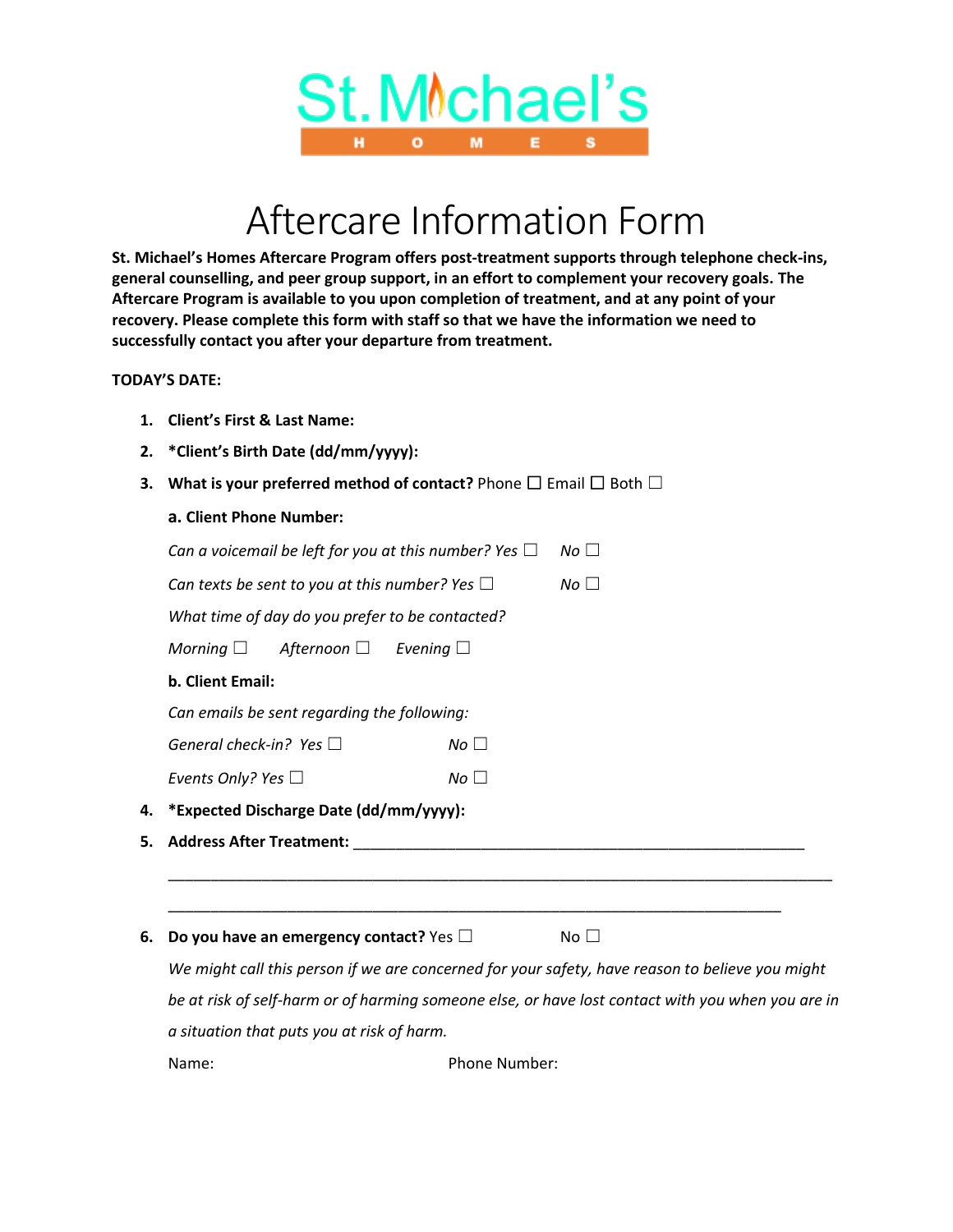| 7. Are you working with any other supports for your recovery? Yes $\Box$<br>$N_O$ $\Box$ |                          |                                                                                                                                                                                       |  |  |  |
|------------------------------------------------------------------------------------------|--------------------------|---------------------------------------------------------------------------------------------------------------------------------------------------------------------------------------|--|--|--|
|                                                                                          |                          |                                                                                                                                                                                       |  |  |  |
| Name of the support person:<br><b>Contact Number:</b>                                    |                          |                                                                                                                                                                                       |  |  |  |
|                                                                                          |                          |                                                                                                                                                                                       |  |  |  |
| Agency/Institution Details:<br>8. What is your recovery goal?                            |                          |                                                                                                                                                                                       |  |  |  |
| Abstinence $\square$                                                                     | Harm Reduction $\square$ |                                                                                                                                                                                       |  |  |  |
| 9. What recovery group would you feel most comfortable in?                               |                          |                                                                                                                                                                                       |  |  |  |
|                                                                                          |                          |                                                                                                                                                                                       |  |  |  |
| Abstinence $\square$                                                                     | Harm Reduction $\square$ | Mixed $\Box$                                                                                                                                                                          |  |  |  |
|                                                                                          |                          | 10. What interests you in joining the Peer Support Program? ____________________<br>11. We all have our weaknesses and difficulties. What would support your successful participation |  |  |  |
|                                                                                          |                          |                                                                                                                                                                                       |  |  |  |
|                                                                                          |                          |                                                                                                                                                                                       |  |  |  |
|                                                                                          |                          | 12. What help do you think will be beneficial for you after you leave the Treatment/Housing                                                                                           |  |  |  |
| Program?                                                                                 |                          |                                                                                                                                                                                       |  |  |  |
| $\Box$ Telephone check-in/counselling                                                    |                          |                                                                                                                                                                                       |  |  |  |
| $\Box$ Crisis intervention                                                               |                          |                                                                                                                                                                                       |  |  |  |
| $\Box$ Peer Support Groups                                                               |                          |                                                                                                                                                                                       |  |  |  |

\*\*Note: please ensure that the client is aware that email will not be used to communicate information beyond setting an appointment time. No personal health information will be communicated from our staff via email.

\_\_\_\_\_\_\_\_\_\_\_\_\_\_\_\_\_\_\_\_\_\_\_\_\_\_\_\_\_\_\_\_\_\_\_\_\_\_\_\_\_\_\_\_\_\_\_\_\_\_\_\_\_\_\_\_\_\_\_\_\_\_\_\_\_\_\_\_\_\_\_\_\_\_\_\_\_\_